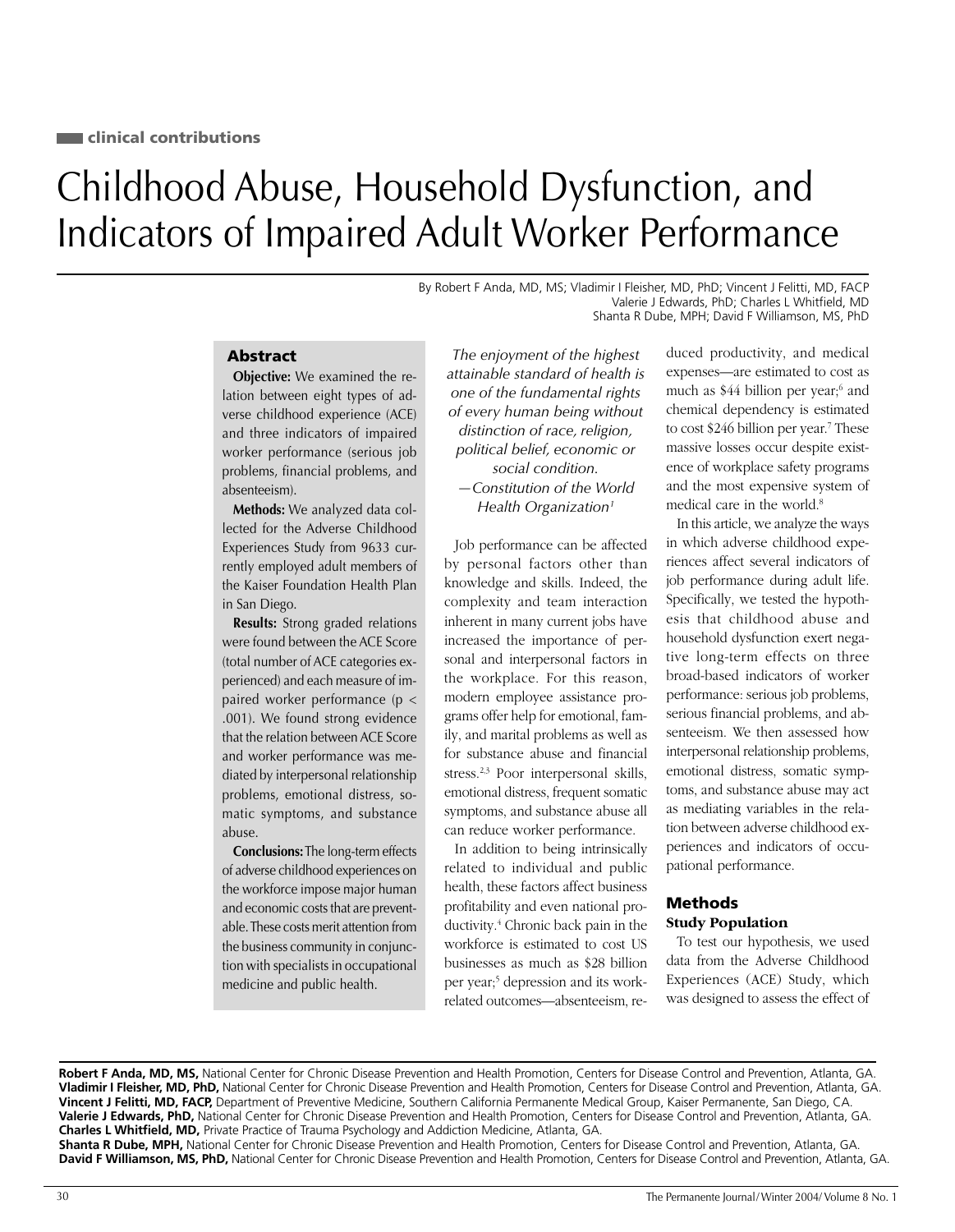adverse childhood experiences on later (adult) health behavior and health outcomes as these types of behavior and outcomes relate to the leading causes of morbidity and mortality in the United States.<sup>9-16</sup> The ACE Study is being conducted among adult members of the Kaiser Foundation Health Plan in San Diego, California, which administers standardized biopsychosocial medical evaluation to more than 55,000 adult Health Plan members annually at a specialized clinic, the Health Appraisal Center. Review of medical records showed that 81% of adults who were continuously enrolled in the Health Plan between 1992 and 1995 had visited this clinic. All 13,494 Health Plan members who completed the standardized evaluation at the Health Appraisal Center in August 1995 or in March 1996 were eligible to participate in the ACE Study.9 The ACE Study was approved by the Institutional Review Boards of the Southern California Permanente Medical Group, Emory University, and the National Institutes of Health Office of Protection from Research Risks.

Each Health Plan member who completed the standardized evaluation at the Health Appraisal Center was mailed a study questionnaire. This survey instrument was administered in two rounds ("Waves"). Of the 13,494 adult Health Plan members surveyed in Wave 1, 9508 (70%) responded and were discussed in initial ACE publications.10-13 In Wave 2,9,16 questionnaires were administered to 13,330 adult Health Plan members who completed the standardized evaluation between June 1997 and October 1997; of these 13,330 adults, 8667 (65%) responded. The final ACE Study cohort included 18,175 persons: 9508 questionnaire respondents from Wave 1 and 8667 questionnaire respondents from Wave 2. Thus, the overall response rate was 68% for the 26,824 adult Health Plan members surveyed. We excluded from analysis all 754 respondents who coincidentally underwent standardized evaluation during both survey waves; all 7761 respondents who were unemployed (ie, had neither fulltime nor part-time employment); four respondents who provided incomplete information about their race; and 23 respondents who provided incomplete information about their educational attainment. Thus, the final study cohort included 9633 persons who were employed at the time of the ACE Survey.

Because the ACE Study questionnaire addressed sensitive topics, we compared respondents and nonrespondents to assess possible study bias introduced by nonresponse. For this assessment, we abstracted medical evaluation data for respondents as well as for nonrespondents to the Wave I questionnaire. We found no important differences between respondents and nonrespondents, either in type of health risk behavior (eg, smoking, obesity, substance abuse) or disease history (eg, diabetes, hypertension, heart disease, or cancer).<sup>17</sup>

# **Defining Adverse Childhood Experiences**

All questions about adverse childhood experiences pertained to eight phenomena experienced by respondents during their first 18 years of life. These phenomena included emotional (verbal), physical, and sexual abuse; having a mother or stepmother who was battered at home; having parents who were either separated or divorced from each other during the respondent's childhood or adolescence; living with a problem drinker, a drug user, or a mentally ill person; having a

household member who was imprisoned. Questions for emotional (verbal) and physical abuse and for having a battered mother were obtained from the Conflict Tactics Scales.18 Questions about contact sexual abuse were adapted from the work of Wyatt.19

#### **Emotional Abuse**

Respondents were characterized as emotionally abused if they answered "often" or "very often" to either (or both) of the following questions:

- "How often did a parent, stepparent, or adult living in your home swear at you, insult you, or put you down?"
- "How often did a parent, stepparent, or adult living in your home act in a way that made you afraid that you might be physically hurt?"

# **Physical Abuse**

Respondents were characterized as physically abused if they answered "often" or "very often" to the following question:

• "While you were growing up, that is, in your first 18 years of life, how often did a parent, stepparent, or adult living in your home push, grab, slap, or throw something at you?"

An alternative criterion for being defined as physically abused was an answer of "sometimes," "often," or "very often" to the following question:

• "While you were growing up, that is, in your first 18 years of life, how often did a parent, stepparent, or adult living in your home hit you so hard that you had marks or were injured?"

#### **Sexual Abuse**

A respondent was identified as having experienced contact sexual

**… we tested the hypothesis that childhood abuse and household dysfunction exert negative long-term effects …**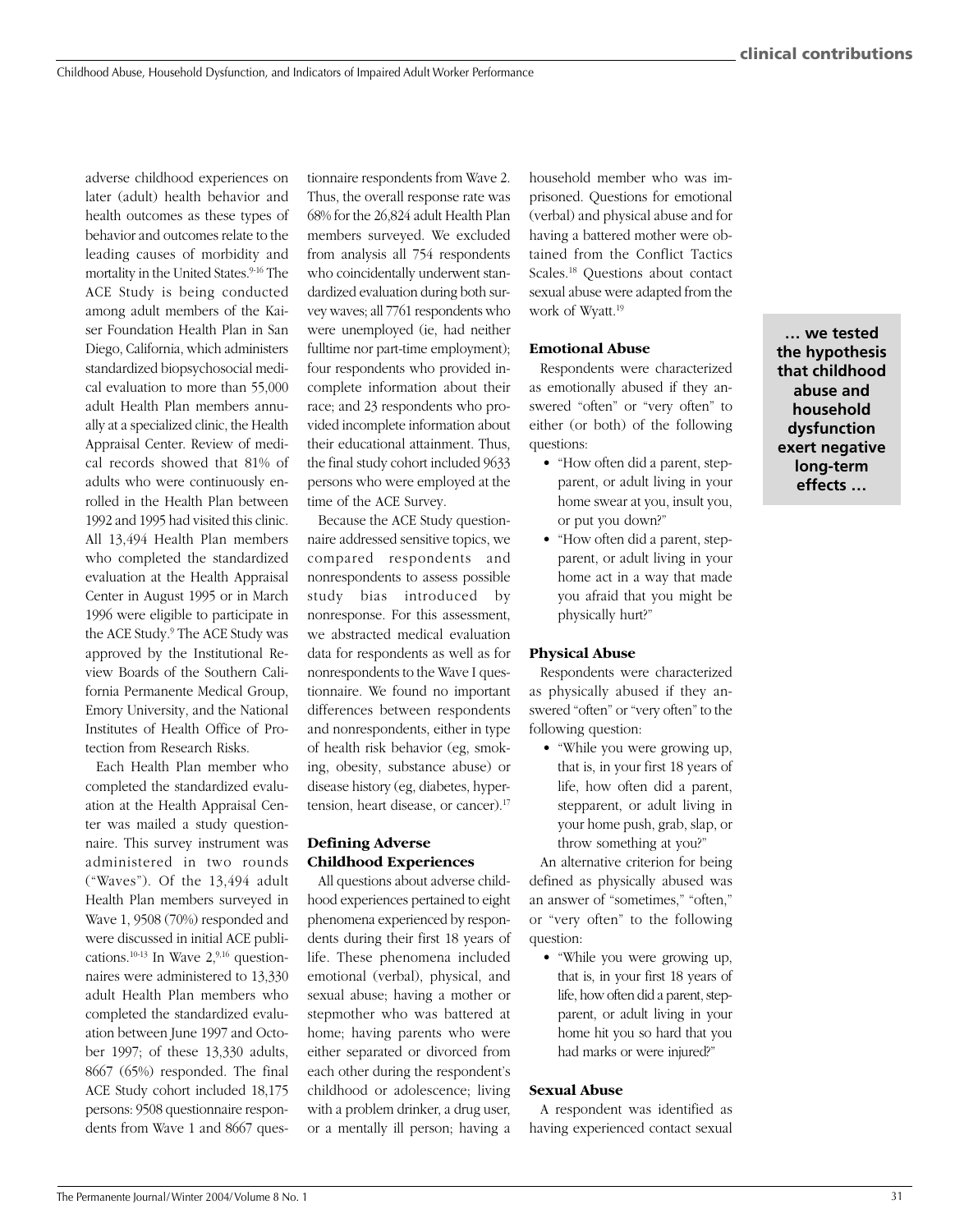abuse if he or she answered "yes" to any part of the following fourpart question:

- During your first 18 years of life, did an adult, relative, family friend, or stranger ever:
	- 1) touch or fondle your body in a sexual way?
	- 2) have you touch their body in a sexual way?
	- 3) attempt to have any type of sexual intercourse with you (oral, anal, or vaginal)? or
	- 4) actually have any type of sexual intercourse with you (oral, anal, or vaginal)?

#### **Battered Mother**

A respondent was identified as having a battered mother or stepmother if the respondent answered "sometimes," "often," or "very often" to one or both parts of the following two-part question:

• While you were growing up in your first 18 years of life, how often did your father (or a stepfather) or mother's boyfriend do any of these things to your

mother (or a stepmother): 1) push, grab, slap, or throw something at her?

2) kick, bite, hit her with a fist, or hit her with something hard?

Alternatively, a respondent was identified as having a battered mother or stepmother if the respondent answered in any way other than "never" to one or both parts of the following two-part question:

- While you were growing up in your first 18 years of life, how often did your father (or a stepfather) or mother's boyfriend do any of these things to your mother (or a stepmother):
	- 1) repeatedly hit her over at least a few minutes?
	- 2) threaten her with a knife or gun or use a knife or gun to hurt her?

### **Household Substance Abuse**

Respondents were identified as having been exposed to household substance abuse if they responded affirmatively when asked whether they grew up with a problem drinker or alcoholic<sup>20</sup> or with anyone who used street drugs.

#### **Mental Illness in Household**

Respondents were identified as having been exposed to mental illness if they responded affirmatively to being asked whether anyone in their household had been depressed, mentally ill, or attempted suicide.

#### **Parental Separation or Divorce**

A respondent was characterized as having parents who were separated or divorced if the respondent answered "yes" to the question, "Were your parents ever separated or divorced?"

# **Incarcerated Household Member**

A respondent met this criterion if anyone in the respondent's household had been imprisoned during the respondent's childhood.

#### **ACE Score**

To assess the cumulative effect of adverse childhood experiences, we calculated for each respondent a score ranging from 0 to 8 (the ACE Score), which represented the total number of categories to which the respondent had been exposed.

# **Indicators of Impaired Worker Performance**

The three indicators of impaired worker performance were job problems, financial problems, and absenteeism. Respondents were identified as having impaired worker performance if they answered "yes" to any of the following questions:

- Are you currently having serious problems with your job?
- Are you currently having serious problems with your finances?

Respondents were also asked how many days of work they missed in

|                     | Table 1. Questions and criteria used to identify Health Plan members with problems<br>in any of four areas of health and well-being |                  |  |  |  |  |
|---------------------|-------------------------------------------------------------------------------------------------------------------------------------|------------------|--|--|--|--|
| <b>Problem type</b> | <b>Question</b>                                                                                                                     | <b>Criterion</b> |  |  |  |  |

| <b>Relationship problems</b> |                                                                                                 |                |
|------------------------------|-------------------------------------------------------------------------------------------------|----------------|
| Marital problems             | "How many times have you been married?"                                                         | $\geq$ 3 times |
| Family problems              | "Are you currently having serious problems with your family?"                                   | Yes            |
| Sexual relationships         | "Are you currently satisfied with your sex life?"                                               | No             |
| <b>Emotional distress</b>    |                                                                                                 |                |
| Depressed affect             | "Are you currently having problems with depression or<br>feeling 'down in the dumps?'"          | Yes            |
| Panic reaction               | "In the past year, have you had special circumstances in<br>which you found yourself panicked?" | Yes            |
| Anger                        | "Have you had reason to fear your anger getting out of<br>control?"                             | Yes            |
| Somatic symptoms             |                                                                                                 |                |
| Back pain                    | "Have you had frequent back pain?"                                                              | Yes            |
| Headaches                    | "Have you had frequent headaches?"                                                              | Yes            |
| Joint pain                   | "Have you had pain or swelling in your joints?"                                                 | Yes            |
| Substance abuse              |                                                                                                 |                |
| Alcoholism                   | "Have you ever considered yourself to be an alcoholic?"                                         | Yes            |
| Current Smoker               | "Do you currently smoke cigarettes?"                                                            | Yes            |
| Drug use                     | "Have you ever used street drugs?"                                                              | Yes            |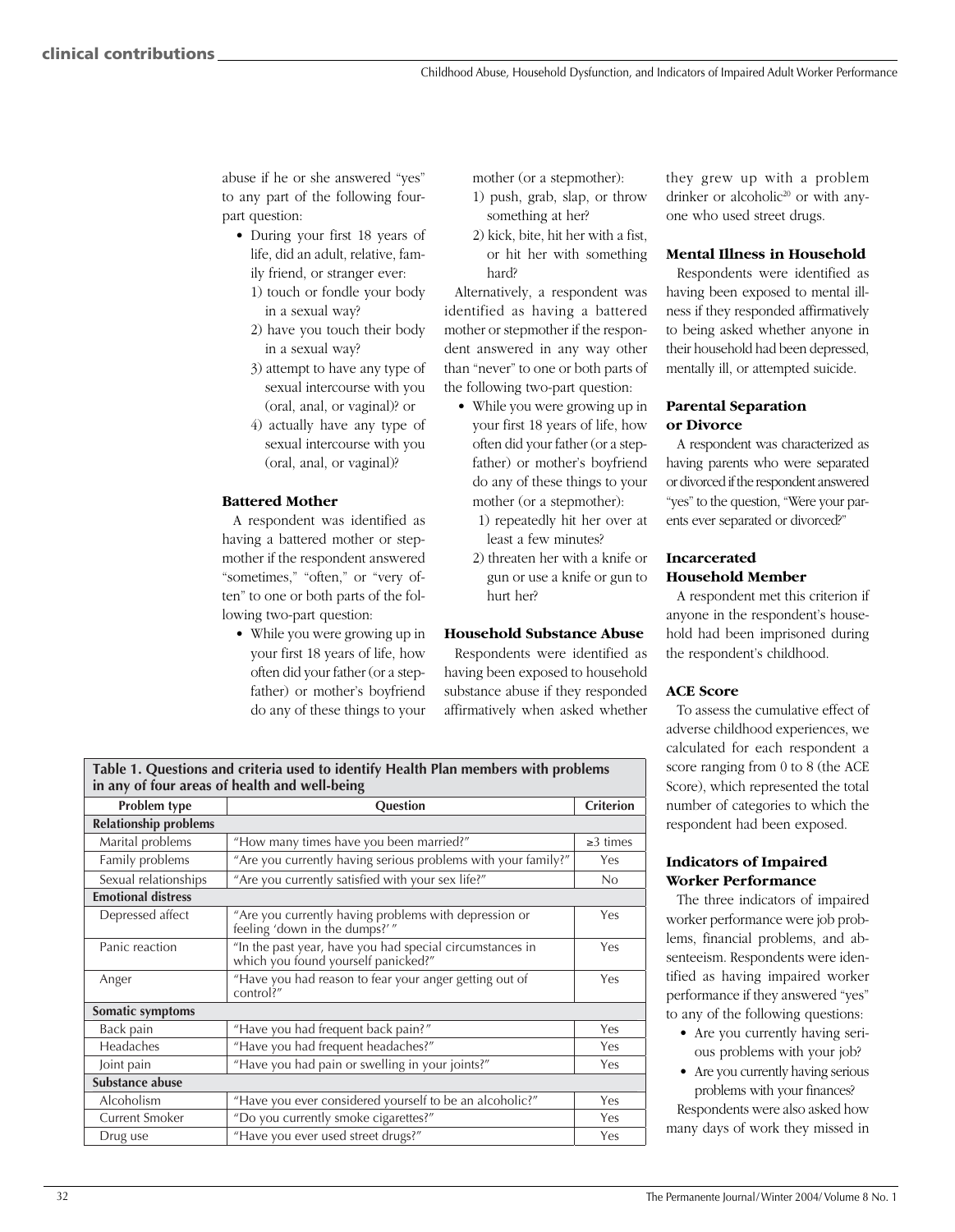

the past 30 days because of poor physical health, stress, or feeling depressed. Respondents were characterized as having a problem with absenteeism if they reported having missed two or more days of work during the past 30 days.

# **Areas of Health and Well-Being**

We hypothesized that four selected areas of health and well-being may be intermediate variables that relate adverse childhood experiences to worker performance (Figure 1). We used our clinical judgment on an a priori basis to select three representative problems from each of these four areas of health and well-being. We used factor analysis with orthogonal transformation and a minimal factor loading of 0.4 to determine whether our *a priori* reasoning about the grouping of the problems was statistically robust. This analysis showed that the four areas of health and well-being that emerged as factors for men matched exactly our *a priori* areas (eigenvalues >1). The factor structure for women was similar except that among women,

depressed mood was a factor associated with relationship problems (eigenvalues >1). Table 1 lists the questions used to define each of the four areas of health and wellbeing and shows the criteria for a positive response in each area. Respondents who met the criteria for any of the three questions were considered to have a problem in that area of health and well-being.

# **Statistical Analysis**

For purposes of analysis, persons for whom incomplete information was available about childhood exposure were considered not to have had that experience. This decision probably biased our results toward the null hypothesis, because persons who might have been exposed to an experience would always be misclassified as unexposed.21 To assess the effect of this decision, we repeated our analyses after excluding respondents with missing information on any exposure. The results of these analyses were nearly identical to those presented herein.

We used logistic regression<sup>22</sup> to estimate odds ratios (OR) for the

association between three items: childhood exposure to adverse experiences, indicators of impaired worker performance, and response to each question about health and well-being. All models included the respondent's age, sex, race, and educational attainment.

# **Assessment of Mediating Effects on Health and Well-Being**

We compared the strength of the relation between adverse childhood experiences and indicators of impaired worker performance by using logistic models with and without controlling for potential mediation (ie, by problems in the four areas of health and well-being). To do this comparison, we used an ordinal variable to designate total number of problems from the four areas of health and well-being (range 0-12). We used the term "mediation" in the same way as some researchers use the term "intermediate"; we consider these terms to have the same meaning and to be interchangeable.

Our analyses used the following principle:

> A confounding variable must not be an intermediate step in the causal path between the exposure and the disease.

> This criterion requires information outside the data. The investigator must decide whether the causal mechanism that might follow from exposure to disease would include the potentially confounding factor as an intermediate step. If so, the variable is not a confounder.<sup>21:p94</sup>

Figure 1 presents a proposed causal pathway in which four areas of health and well-being are mediating variables. Our analyses treated these areas as potential mediating (or intermediate) variables, as recommended by Rothman.<sup>21</sup>

# **A confounding variable must not be an intermediate step in the causal path between the exposure and the disease.**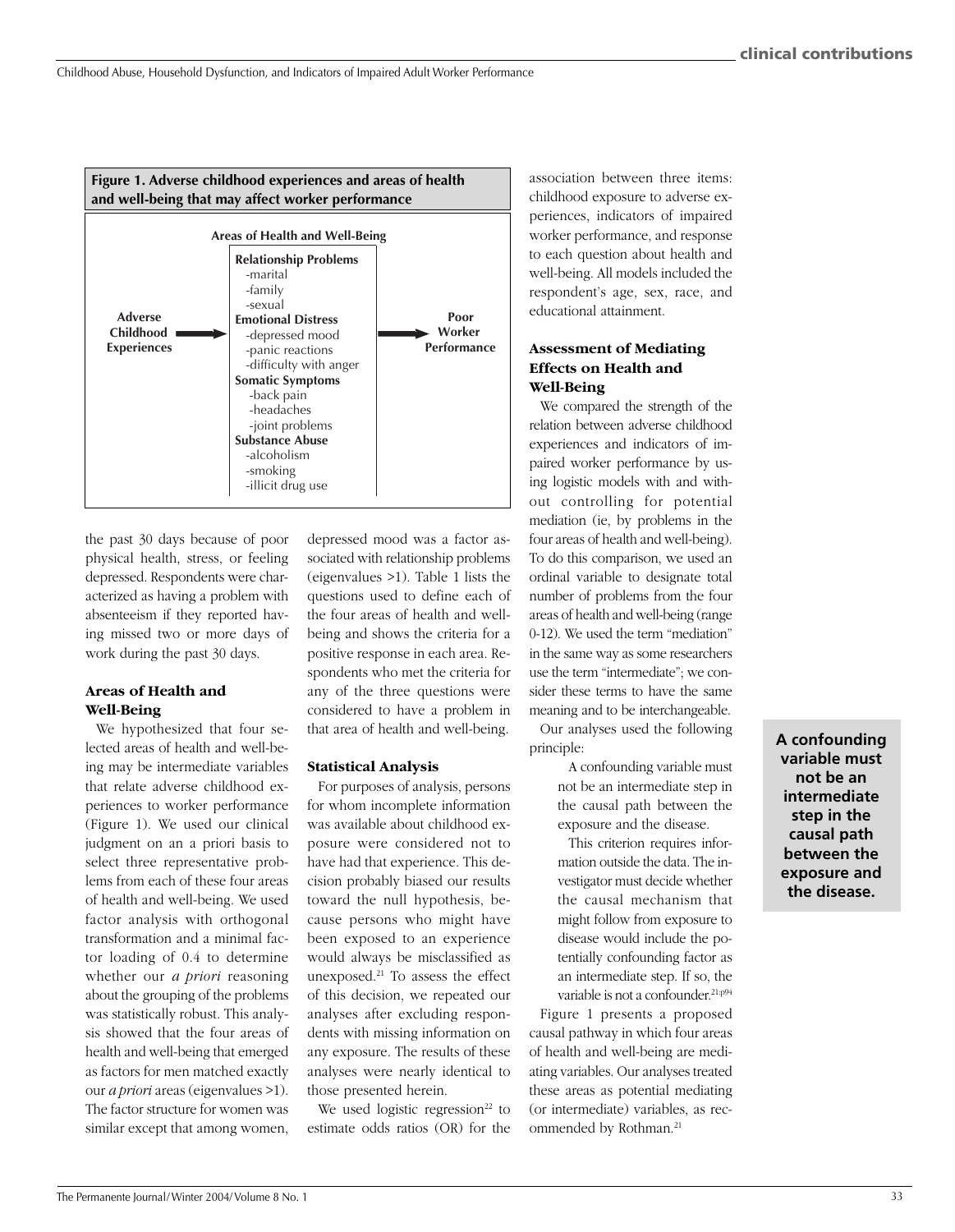#### **Results**

#### **Characteristics of Study Population**

Mean age of the cohort was 47.9 years (SD +11.7), 51.9% were women, and 68% of the population were white. Forty-six percent were college graduates, 37% had some college, and 4% did not graduate from high school.

# **Prevalence of Adverse Childhood Experiences**

Prevalence of the eight categories of adverse childhood experience is shown in Table 1. Thirty-two percent of respondents reported no exposure to adverse childhood experiences, and 25% of respondents reported exposure to only one category of adverse childhood experience. More than two thirds of respondents were exposed to at least one category of adverse childhood experience; and 43% of respondents reported exposure to two or more

categories of adverse childhood experience. Exposure to two categories of adverse childhood experience was reported by 17% of respondents; exposure to three categories, by 11% of respondents; and exposure to four categories, by 15% of respondents.

# **Childhood Exposure and Indicators of Worker Performance**

Job-related problems were reported by 11.5% of the study cohort; financial problems were reported by 15.5%; and absenteeism, by 8.7%. Each of the eight adverse childhood experiences was associated with an increased likelihood of job problems, financial problems, and absenteeism (Table 2).

# **Adverse Childhood Experiences and Measures of Health and Well-Being**

The ACE Score had a strong,

graded relation to the four areas of health and well-being  $(p < 0.0001)$ (Table 3). Compared with workers who had an ACE Score of 0, workers with an ACE Score of 4 or higher had a 1.8-fold (somatic symptoms) to 3.5-fold (substance abuse) increased risk of problems in the four areas of health and well-being.

We observed a graded relation between ACE Score and mean number of positive responses to the component questions (range 0-12) (Table 4). The ACE Score also had a graded relation to each of the three component questions in each of the four areas of health and well-being (p < 0.001) (data not shown).

### **ACE Score, Indicators of Worker Performance, and Assessment for Mediation**

The relation observed between ACE Score and each indicator of impaired worker performance was strong and graded (Table 5). Com-

| Table 2. Relation between adverse childhood experiences and indicators of worker performance |      |               |                         |  |               |                           |             |               |                  |
|----------------------------------------------------------------------------------------------|------|---------------|-------------------------|--|---------------|---------------------------|-------------|---------------|------------------|
|                                                                                              |      | Job problems  |                         |  |               | <b>Financial problems</b> | Absenteeism |               |                  |
| Category of ACE (%)                                                                          | (N)  | $\frac{0}{0}$ | OR <sup>a</sup> (95%Cl) |  | $\frac{0}{0}$ | OR <sup>a</sup> (95%Cl)   |             | $\frac{0}{0}$ | $OR^a$ (95%Cl)   |
| Abuse during childhood:                                                                      |      |               |                         |  |               |                           |             |               |                  |
| Emotional                                                                                    |      |               |                         |  |               |                           |             |               |                  |
| No (87%)                                                                                     | 8413 | 10.3          | 1.0 (referent)          |  | 14.2          | 1.0 (referent)            |             | 7.8           | 1.0 (referent)   |
| Yes $(13%)$                                                                                  | 1220 | 19.6          | $2.1(1.8-2.4)$          |  | 24.3          | $1.8(1.6-2.1)$            |             | 14.9          | $1.9(1.6-2.3)$   |
| Physical                                                                                     |      |               |                         |  |               |                           |             |               |                  |
| No (68%)                                                                                     | 6581 | 9.6           | 1.0 (referent)          |  | 13.6          | 1.0 (referent)            |             | 7.3           | $1.0$ (referent) |
| Yes (32%)                                                                                    | 3052 | 15.6          | $1.7(1.5-1.9)$          |  | 19.5          | $1.5(1.3-1.7)$            |             | 11.9          | $1.7(1.5-2.0)$   |
| Sexual                                                                                       |      |               |                         |  |               |                           |             |               |                  |
| No (78%)                                                                                     | 7480 | 10.6          | 1.0 (referent)          |  | 14.0          | 1.0 (referent)            |             | 8.1           | 1.0 (referent)   |
| Yes (22%)                                                                                    | 2153 | 14.4          | $1.4(1.2-1.6)$          |  | 20.6          | $1.5(1.3-1.7)$            |             | 10.9          | $1.3(1.1-1.5)$   |
| <b>Household dysfunction:</b>                                                                |      |               |                         |  |               |                           |             |               |                  |
| Battered mother?                                                                             |      |               |                         |  |               |                           |             |               |                  |
| No (86%)                                                                                     | 8243 | 11.1          | 1.0 (referent)          |  | 14.8          | $1.0$ (referent)          |             | 8.2           | $1.0$ (referent) |
| Yes $(14%)$                                                                                  | 1390 | 14.0          | $1.3(1.1-1.5)$          |  | 19.6          | $1.3(1.1-1.5)$            |             | 11.9          | $1.4(1.2-1.7)$   |
| Substance abuse?                                                                             |      |               |                         |  |               |                           |             |               |                  |
| No (68%)                                                                                     | 6562 | 10.3          | 1.0 (referent)          |  | 13.4          | 1.0 (referent)            |             | 7.7           | 1.0 (referent)   |
| Yes (32%)                                                                                    | 3071 | 14.1          | $1.4(1.2-1.6)$          |  | 20.0          | $1.5(1.3-1.6)$            |             | 10.9          | $1.4(1.2-1.6)$   |
| Mental illness?                                                                              |      |               |                         |  |               |                           |             |               |                  |
| No (78%)                                                                                     | 7491 | 10.0          | 1.0 (referent)          |  | 14.2          | 1.0 (referent)            |             | 7.6           | 1.0 (referent)   |
| Yes (22%)                                                                                    | 2142 | 16.6          | $1.7(1.5-2.0)$          |  | 20.0          | $1.4(1.3-1.6)$            |             | 12.7          | $1.7(1.4-2.0)$   |
| Parental separation or divorce?                                                              |      |               |                         |  |               |                           |             |               |                  |
| No (74%)                                                                                     | 7135 | 11.0          | 1.0 (referent)          |  | 14.5          | 1.0 (referent)            |             | 7.8           | 1.0 (referent)   |
| Yes $(26%)$                                                                                  | 2498 | 12.8          | $1.1(1.0-1.3)$          |  | 18.2          | $1.2(1.0-1.3)$            |             | 11.2          | $1.4(1.2-1.6)$   |
| Incarcerated household member?                                                               |      |               |                         |  |               |                           |             |               |                  |
| No (94%)                                                                                     | 9085 | 11.3          | 1.0 (referent)          |  | 15.1          | $1.0$ (referent)          |             | 8.3           | 1.0 (referent)   |
| Yes $(6\%)$                                                                                  | 548  | 14.2          | $1.2(1.0-1.6)$          |  | 21.2          | $1.3(1.1-1.7)$            |             | 15.3          | $1.8(1.4-2.3)$   |
| Total (100%)                                                                                 | 9663 | 11.5          | --------                |  | 15.5          | --------                  |             | 8.7           | --------         |

<sup>a</sup>Odds ratios are adjusted for age at time of survey and for sex, race, and educational attainment.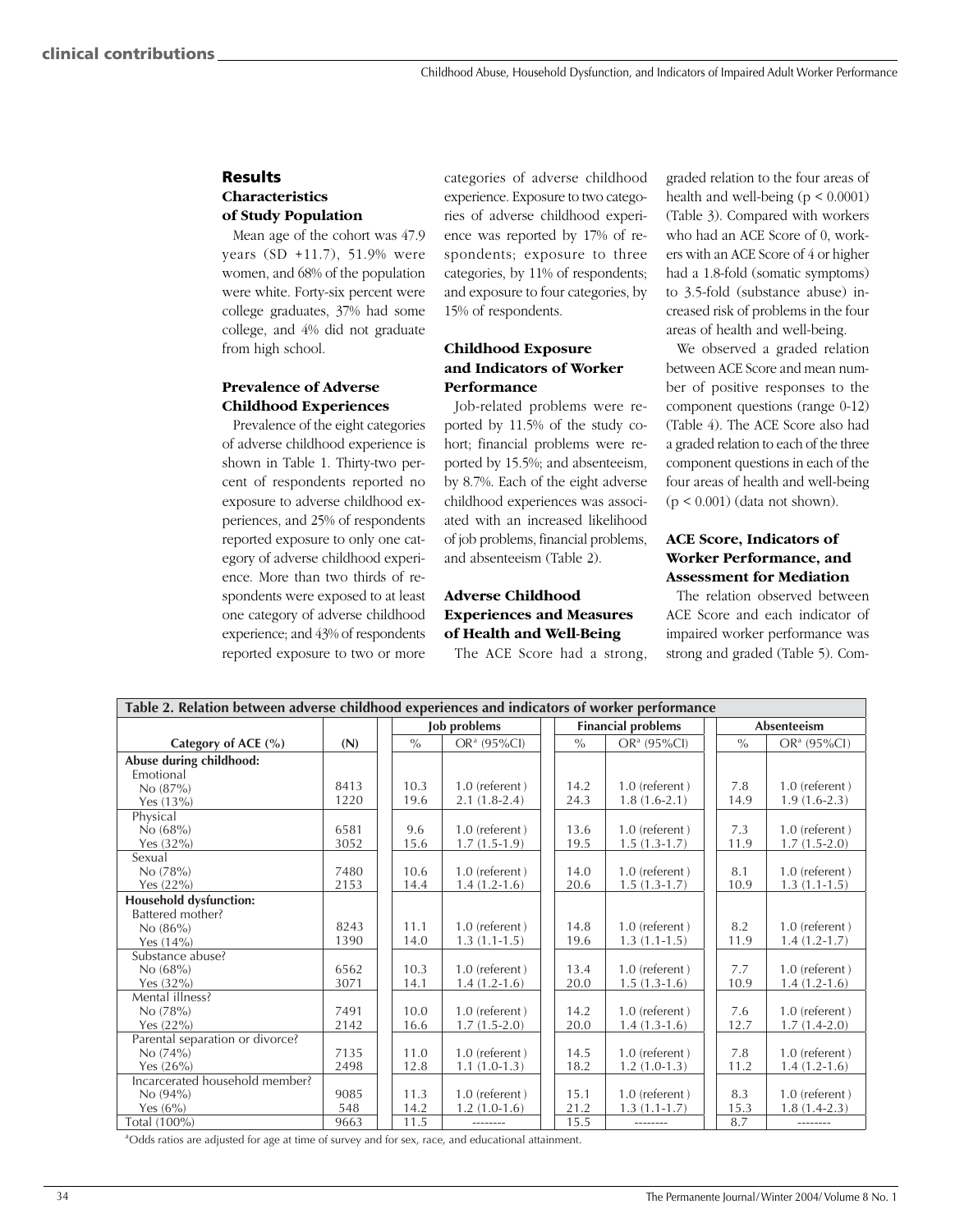| Table 3. Relation between ACE Score and problems related to health and well-being |      |                              |                 |                           |                 |  |                  |                  |  |                 |                  |  |
|-----------------------------------------------------------------------------------|------|------------------------------|-----------------|---------------------------|-----------------|--|------------------|------------------|--|-----------------|------------------|--|
| <b>ACE</b>                                                                        |      | <b>Relationship problems</b> |                 | <b>Emotional distress</b> |                 |  | Somatic symptoms |                  |  | Substance abuse |                  |  |
| Score                                                                             | (N)  | $\%$                         | $OR^a$ (95% CI) | $\%$                      | $OR^a$ (95% CI) |  | $\%$             | $OR^a$ (95% CI)  |  | $\frac{O}{O}$   | $OR^a (95\% CI)$ |  |
| $\overline{0}$                                                                    | 3019 | 36.6                         | 1.0 (referent)  | 21.0                      | 1.0 (referent)  |  | 44.4             | $1.0$ (referent) |  | 22.2            | 1.0 (referent)   |  |
|                                                                                   | 2440 | 44.0                         | $1.3(1.2-1.5)$  | 27.9                      | $1.4(1.3-1.6)$  |  | 48.4             | $1.2(1.1-1.3)$   |  | 30.0            | $1.4(1.2-1.6)$   |  |
|                                                                                   | 1642 | 47.8                         | $1.6(1.4-1.8)$  | 35.0                      | $1.9(1.7-2.2)$  |  | 53.7             | $1.4(1.3-1.6)$   |  | 36.9            | $1.8(1.6-2.1)$   |  |
|                                                                                   | 1041 | 52.3                         | $1.9(1.6-2.2)$  | 40.8                      | $2.4(2.0-2.8)$  |  | 58.3             | $1.7(1.5-2.0)$   |  | 44.0            | $2.5(2.2-3.0)$   |  |
| >4                                                                                | 1491 | 57.4                         | $2.3(2.1-2.7)$  | 49.0                      | $3.1(2.7-3.6)$  |  | 60.8             | $1.8(1.6-2.1)$   |  | 52.1            | $3.5(3.1-4.1)$   |  |
| Total                                                                             | 9633 | 45.3                         |                 | 31.6                      |                 |  | 51.0             |                  |  | 33.7            |                  |  |

<sup>a</sup>Odds ratios were adjusted for age at time of survey and for sex, race, and educational attainment. Trend for increasing likelihood (OR) of each indicator or worker performance as ACE Score increases was statistically significant (p < 0.0001) for each logistic regression model .

| Table 4. Relation between ACE Score and mean number<br>of workforce problems related to health and well-being <sup>a</sup> |      |                                                                          |  |  |  |  |
|----------------------------------------------------------------------------------------------------------------------------|------|--------------------------------------------------------------------------|--|--|--|--|
| <b>ACE Score</b>                                                                                                           | (N)  | Mean number of problems related to<br>health and well-being <sup>b</sup> |  |  |  |  |
| $\left($                                                                                                                   | 3019 | 1.72(.06)                                                                |  |  |  |  |
|                                                                                                                            | 2440 | 2.07(.06)                                                                |  |  |  |  |
| $\mathcal{D}$                                                                                                              | 1642 | 2.44(.07)                                                                |  |  |  |  |
| 3                                                                                                                          | 1041 | 2.73(.07)                                                                |  |  |  |  |
| >4                                                                                                                         | 1491 | 3.22(.07)                                                                |  |  |  |  |

<sup>a</sup> Means were adjusted for age, sex, race, and educational attainment. Differences

in mean between all groups were statistically significant (p < .0001).

 $b$  Trend for increasing means was statistically significant (p < .0001) in the multiple linear regression model.

pared with workers who had an ACE Score of 0, workers with an ACE Score of 4 or higher were more than twice as likely to report each of the three indicators of impaired performance (Model 1; p < .0001). In logistic models that adjusted simultaneously for total number of positive responses to component questions for the measures of health and well-being, the strength of this relation between ACE Score and indicators of performance was reduced by an amount ranging from 50% to 100% (Model 2; p < .001), indicating a high degree of medication.

The overall fit of the logistic regression model for job problems was statistically significantly improved when both the number of positive responses to questions about health and well-being and the ACE Score were added to the model simultaneously ( $\chi^2$  = 425, 1 degree of freedom;  $p < .0001$ ). When the number of problems in the areas of health and well-being were entered into the

models for financial problems and absenteeism, the  $\chi^2$  values for the overall fit of the models were 117 and 177, respectively (1 degree of freedom,  $p < .00001$  for each). The substantial differences between the unadjusted and adjusted models suggest that problems in the areas of health and well-being play a substantial role mediating the relation between ACE Score and indicators of worker performance.

#### **Discussion**

The ACE Study showed that adverse childhood experiences bear a strong, graded relation to many adult health problems and to many leading causes of death.<sup>9-16</sup> Using data from the ACE Study, we showed a strong, graded relation between eight categories of adverse childhood experience and three indicators of worker performance. Moreover, four areas of health and well-being that employers and medical practitioners have difficulty

managing (relationship problems, emotional distress, somatic symptoms, substance abuse) $^{2,3}$  appear to be intermediate variables. Because child abuse and household dysfunction are common and have long-term effects that are highly disruptive to workers' health and well-being, these adverse childhood experiences merit serious attention from the business community, labor leaders, the everyday practitioners of medicine, and government agencies.

Traditionally, maintaining a healthy and productive workforce has centered on job training, technologic improvement in production, and medical care for injury.23-25 Instead, however, our data indicate the need to adopt the World Health Organization (WHO) definition of health.<sup>1</sup> To do so would necessitate a paradigm shift, in which the disease-oriented biomedical approach is replaced by a biopsychosocial approach in which child abuse and household dysfunction are understood in terms of their long-term effects on worker health and well-being.<sup>9-16</sup> In this approach, a person's life experiences, well-being (emotional, social, and financial), and risk-related behavior would be assessed according to Engel's concept of biopsychosocial evaluation.26 The result of this assessment might be a healthier, more productive workforce that would, in turn, produce greater benefits not only for individual persons but also for families, communities, and the nation.

**… adverse childhood experiences bear a strong, graded relation to many adult health problems and to many leading causes of death.**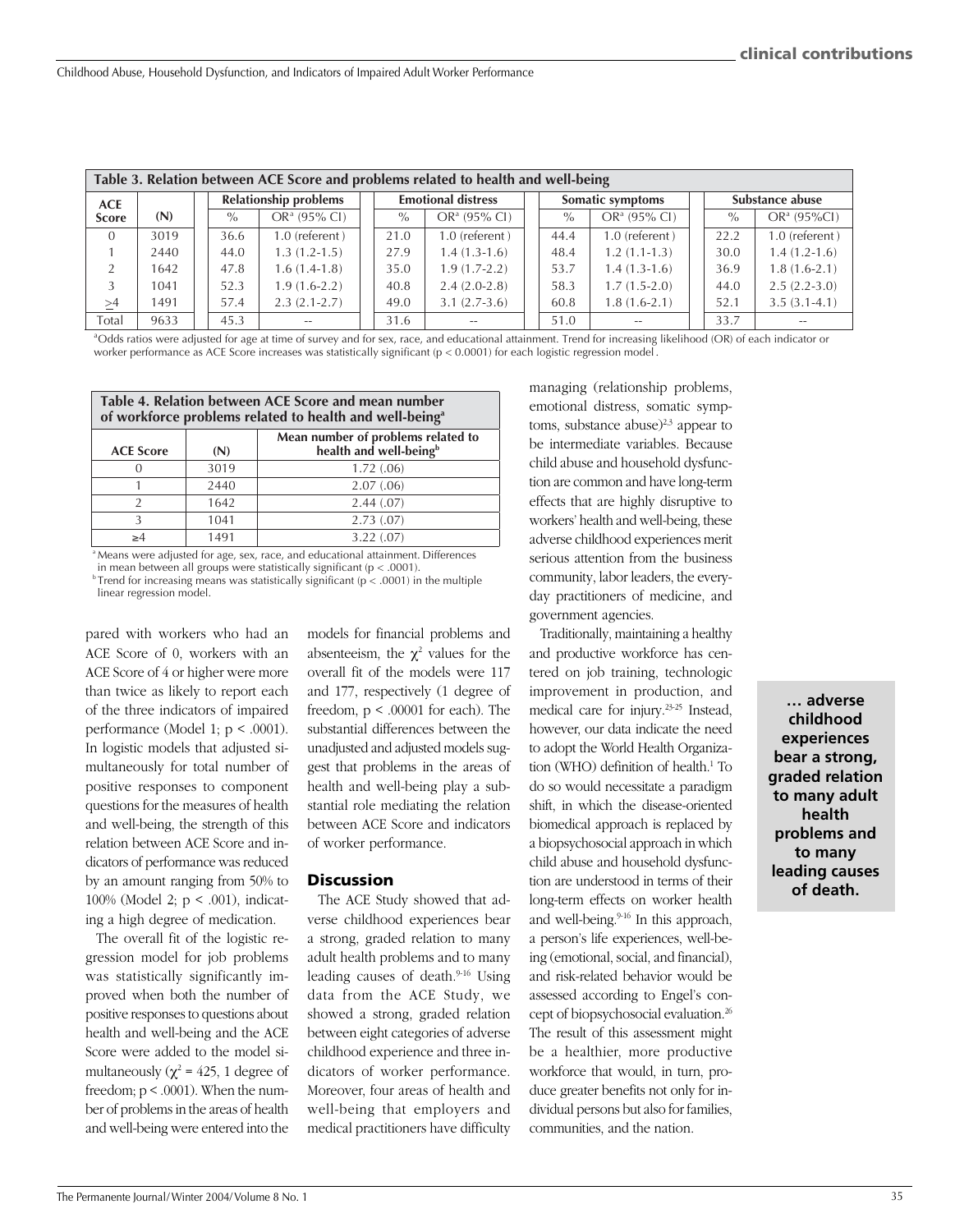A major obstacle to implementing this paradigm shift is that medical practitioners,<sup>27</sup> corporate managers, and labor leaders are unlikely to fully understand that impaired worker performance may be a longterm effect of childhood abuse and household dysfunction. This lack of understanding may be expected for three reasons: Reports of this longterm cause-and-effect relation<sup>9-16</sup> are too new to have been disseminated as widely as necessary; the interval between cause and effect is long, and thus the etiology is easily overlooked; and the adverse childhood experiences that led to worker impairment are well shielded by shame, secrecy, and social taboo. In this context, many workers become involved in

an expensive,28 lengthy, and frequently unproductive search for an "organic" or biomedical explanation for worker performance and occupational medicine problems.

The adverse childhood experiences we studied do not occur in isolation from each other. We previously reported that people who report having one category of exposure have an 85% chance of experiencing a second category and have a 70% chance of experiencing a third.9,11 Thus, we view this set of childhood exposures as a constellation of interrelated problems. In this and other published studies, 9-16 the ACE Score has proved useful as a summary device for assessing the cumulative negative effects of ad-

| and well-being                |               |                  | with and without adjustment for total number of problems related to nearth |                          |  |  |
|-------------------------------|---------------|------------------|----------------------------------------------------------------------------|--------------------------|--|--|
|                               |               |                  | Job problems                                                               |                          |  |  |
|                               |               | Model $1b$       | Model $2b$                                                                 |                          |  |  |
| <b>ACE Score</b> <sup>a</sup> | $\frac{0}{0}$ | OR (95% CI)      | OR (95% CI)                                                                | $%$ Risk reduction $c$   |  |  |
| $\overline{0}$                | 8.3           | 1.0 (referent)   | 1.0 (referent)                                                             |                          |  |  |
| 1                             | 9.6           | $1.2(1.0-1.4)$   | $1.0(0.8-1.2)$                                                             | 100                      |  |  |
| $\overline{2}$                | 12.0          | $1.5(1.2-1.8)$   | $1.1(0.9-1.3)$                                                             | 80                       |  |  |
| 3                             | 14.1          | $1.8(1.4-2.2)$   | $1.2(0.9-1.5)$                                                             | 75                       |  |  |
| >4                            | 18.5          | $2.4(2.0-2.9)$   | $1.3(1.1-1.6)$                                                             | 79                       |  |  |
| Total                         | 11.5          | $-$              |                                                                            | $-$                      |  |  |
| <b>ACE Score</b> <sup>a</sup> | $\%$          |                  | <b>Financial problems</b>                                                  | $%$ Risk reduction $c$   |  |  |
| $\overline{0}$                | 10.5          | $1.0$ (referent) | 1.0 (referent)                                                             |                          |  |  |
| 1                             | 13.5          | $1.3(1.1-1.5)$   | $1.1(0.9-1.3)$                                                             | 67                       |  |  |
| $\overline{2}$                | 18.5          | $1.8(1.5-2.2)$   | $1.4(1.1-1.6)$                                                             | 50                       |  |  |
| 3                             | 19.7          | $1.9(1.6-2.3)$   | $1.3(1.1-1.6)$                                                             | 67                       |  |  |
| >4                            | 22.4          | $2.2(1.8-2.6)$   | $1.2(1.0-1.4)$                                                             | 83                       |  |  |
| Total                         | 15.5          |                  |                                                                            | $-$                      |  |  |
|                               |               |                  | Absenteeism                                                                |                          |  |  |
| <b>ACE Score</b> <sup>a</sup> | $\%$          | OR (95% CI)      | OR (95% CI)                                                                | $%$ Risk Reduction $c$   |  |  |
| $\overline{0}$                | 6.0           | 1.0 (referent)   | 1.0 (referent)                                                             | $-$                      |  |  |
| 1                             | 7.5           | $1.3(1.1-1.6)$   | $1.1(1.1-1.6)$                                                             | 67                       |  |  |
| $\overline{2}$                | 8.5           | $1.4(1.1-1.8)$   | $1.1(0.9-1.4)$                                                             | 75                       |  |  |
| 3                             | 11.1          | $1.8(1.4-2.3)$   | $1.4(1.0-1.7)$                                                             | 50                       |  |  |
| >4                            | 14.8          | $2.4(2.0-3.0)$   | $1.6(1.2-1.9)$                                                             | 57                       |  |  |
| Total                         | 8.7           | $-$              |                                                                            | $\overline{\phantom{m}}$ |  |  |

**Table 5. Relation between ACE Score and indicators of worker performance with and without adjustment for total number of problems related to health**

<sup>a</sup> Sample sizes for each ACE Score are the same for each model:  $0 = 3019$ ,  $1 = 2440$ ,  $2 = 1642$ ,  $3 = 1041$ , >4 = 1491; increasing likelihood (OR) of each indicator or worker performance as the ACE Score increases is significant ( $p < 0.001$ ).

<sup>b</sup> Both Model 1 and Model 2 adjust for age, sex, race, and education; Model 2 also includes number of problems in the areas of health and well-being (range: 0-12).

<sup>c</sup> Change in relative risk (OR) between Model 1 and Model 2.

abuse or witnessing domestic violence can negatively disrupt early development of the central nervous system and can adversely affect brain functioning later in life.30 These developmental effects might account both for some health problems and for treatment for failures later in life. Our findings may be limited by the general nature of our indicators of worker performance; however, their lack of specificity probably leads to underestimating the strength of the relation between adverse childhood experiences and worker performance. Had we used more detailed measures of performance, we might have observed an even stronger relation to adverse childhood experiences. Because the sensitive nature of our questions probably led study participants to underreport problems in health and well-being, we probably tended to be conservative in estimating mediating influence of these areas on workers' job performance. Moreover, the finding that our general indicators of worker performance

verse childhood experiences. Further, the biologic plausibility of using the ACE Score as a cumulative stressor model is supported by recent neuroscientific information.29 Specifically, exposure of children to stressful events such as recurrent

are strongly associated with four areas of health and well-being known to affect worker performance<sup>2,3,5</sup> supports the external validity of our findings.

Because our study participants were enrolled in a large HMO and were currently employed, we can reasonably expect our findings to apply to a wide population of employers and HMOs. That the prevalence of these exposures in our study is similar to the prevalence in other population-based studies of childhood abuse, household dys-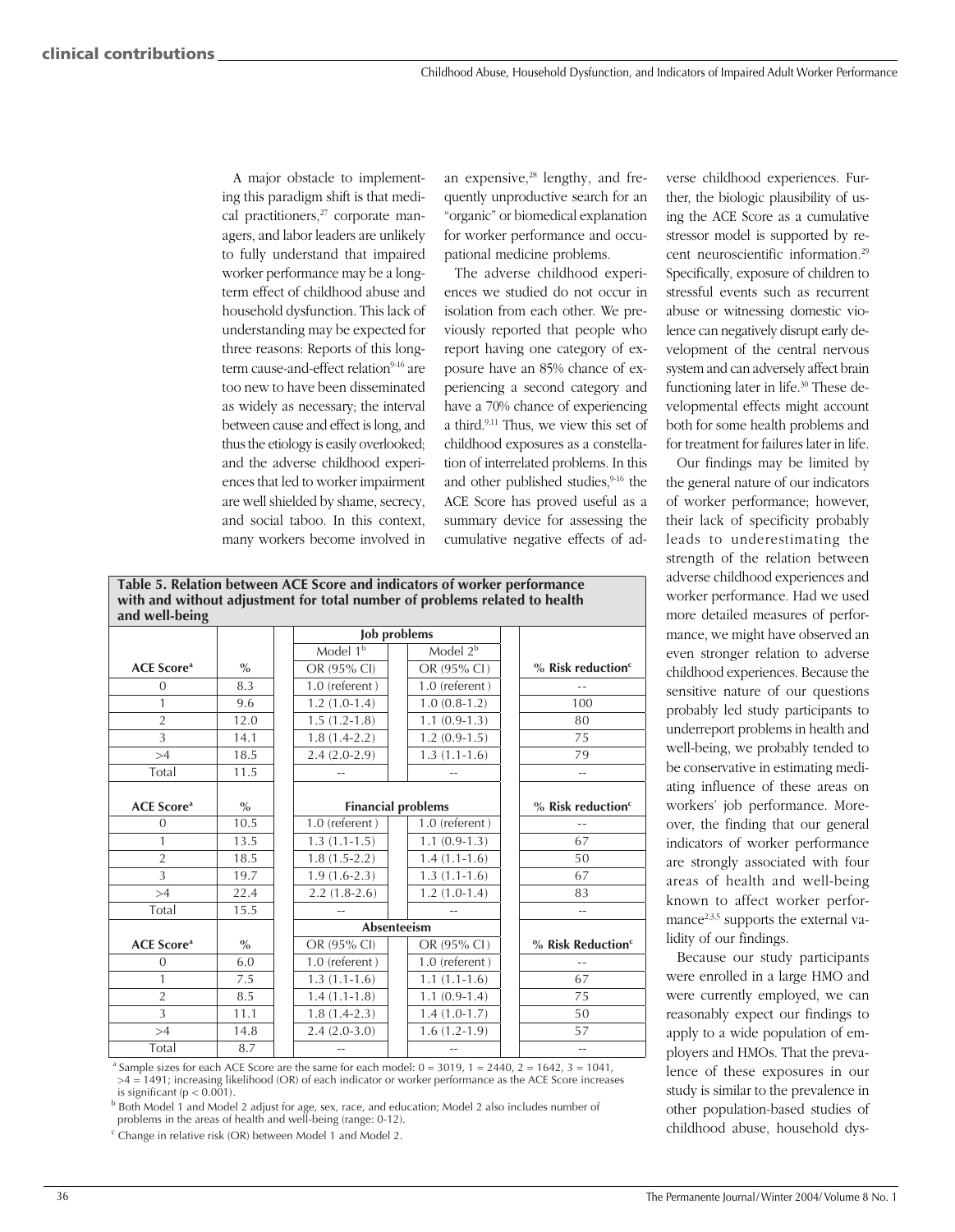function, and alcoholism in the home20,31,32 suggests that our study population reflects the general population.

Our findings suggest that employers and HMOs have both the need and the opportunity to work together against the long-term effects of childhood abuse and household dysfunction. Exposure to such adverse circumstances is likely to lead to massive financial expenditures for health care as well as to economic losses attributable to poor work performance. Adverse childhood experiences are a source of many problems somatic manifestations of health and social problems—treated by occupational medicine specialists. The traditional search for organic causes of illness and injury among workers is expensive for employers, who must pay higher insurance premiums for their workers. In addition, this traditional process is expensive for health care organizations, because much of such medical care is ineffective or inefficient: diagnostic procedures are used without sufficient understanding of the common psychosocial origins of symptoms, multiple office visits and specialty referrals are used in repeated efforts to resolve the same problem, and drugs are prescribed to little or no effect. Most important, workers suffer when their health problems and health-related social problems remain unresolved. If even a small fraction of the economic and human resources currently spent on these conventional approaches was used to identify and address the root origins of these problems in the workforce, we could reasonably expect to find more effective ways to improve worker health, well-being, and performance. ❖

#### **Acknowledgments**

*We gratefully acknowledge technical assistance provided by Naomi (Howard) Jensen, BA, Study Coordinator. The Adverse Childhood Experiences (ACE) Study was funded by cooperative agreement #TS-44-10/11 by the Centers for Disease Control and Prevention with the Association of Teachers of Preventive Medicine and currently by a grant from the Kaiser Permanente Garfield Memorial Fund.*

#### **References**

- 1. World Health Organization. Constitution of the World Health Organization. Available from: http:// opbw.org/int\_inst/health\_docs/ WHO-CONSTITUTION.pdf (accessed November 26, 2003).
- 2. Cohen GS, Gard LH, Heffernan WR. Employee assistance programs: a preventive, cost-effective benefit. J Health Care Finance 1998 Spring;24(3):45-53.
- 3. Turpin SC. Employee assistance programs pay off. Warehousing Management 1998 Jun 1. Available from: www.manufacturing.net/ctl/ index.asp?layout=article&articleid =CA149037 (accessed November 20, 2003).
- 4. Board of Governors of the Federal Reserve System. Monetary policy report to the Congress pursuant to the Full Employment and Balanced Growth Act of 1978, July 22, 1999. Available from: www.federalreserve.gov/boarddocs/ hh/1999/July/FullReport.pdf (accessed November 20, 2003).
- 5. Rizzo JA, Abbott TA 3rd, Berger ML. The labor productivity effects of chronic backache in the United States. Med Care 1998 Oct;36(10):1471-88.
- 6. Stewart WF, Ricci JA, Chee E, Hahn SR, Morganstein D. Cost of lost productive work time among US workers with depression. JAMA 2003 Jun 18;289(23):3135-44.
- 7. National Institute on Drug Abuse, National Institute on Alcohol Abuse and Alcoholism. The economic costs of alcohol and drug abuse in the United States, 1992. Rockville (MD): US Department of Health and Human Services; 1998. Available from: www.nida.nih.gov/

#### **Practice tips**

- 1. Consider a biopsychosocial approach when you encounter: relationship problems, emotional distress, somatic symptoms, substance abuse.
- 2. Specifically consider adverse childhood event if:
- work problems, financial problems, or absenteeism.
- 3. Assess problems using the questions in Table 1.

economiccosts/index.html (accessed December 18, 2003).

- 8. Smith S, Freeland M, Heffler S, McKusick D. The next ten years of health spending: what does the future hold? The Health Expenditures Projection Team. Health Aff (Millwood) 1998 Sep-Oct;17(5):128-40.
- 9. Felitti VJ, Anda RF, Nordenberg D, et al. The relationship of childhood abuse and household dysfunction to many of the leading causes of death in adults. The Adverse Childhood Experiences (ACE) Study. Am J Prev Med 1998 May;14(4):245-58.
- 10. Anda RF, Croft JB, Felitti VJ, et al. Adverse childhood experiences and smoking during adolescence and adulthood. JAMA 1999 Nov 3;282(17):1652-8.
- 11. Dietz PM, Spitz AM, Anda RF, et al. Unintended pregnancy among adult women exposed to abuse or household dysfunction during their childhood. JAMA 1999 Oct 13;282(14):1359-64.
- 12. Hillis SD, Anda RF, Felitti VJ, Nordenberg D, Marchbanks PA. Adverse childhood experiences and sexually transmitted diseases in men and women: a retrospective study. Pediatrics 2000 Jul;106(1):E11.
- 13. Anda RF, Felitti VJ, Chapman DP, et al. Abused boys, battered mothers, and male involvement in teen pregnancy. Pediatrics 2001 Feb;107(2):E19.
- 14. Dube SR, Anda RF, Felitti VJ, Edwards VJ, Croft JB. Adverse childhood experiences and personal alcohol abuse as an adult. Addict Behav 2002 Sep-Oct;27(5):713-25.
- 15. Hillis SD, Anda RF, Felitti VJ, Marchbanks PA. Adverse childhood experiences and sexual risk behaviors in women: a retrospective cohort study. Fam Planning Perspectives 2001 Sep-Oct;33(5):206-11.
- 16. Dube SR, Anda RF, Felitti VJ, Chapman DP, Williamson DF, Giles

**… we can reasonably expect our findings to apply to a wide population …**